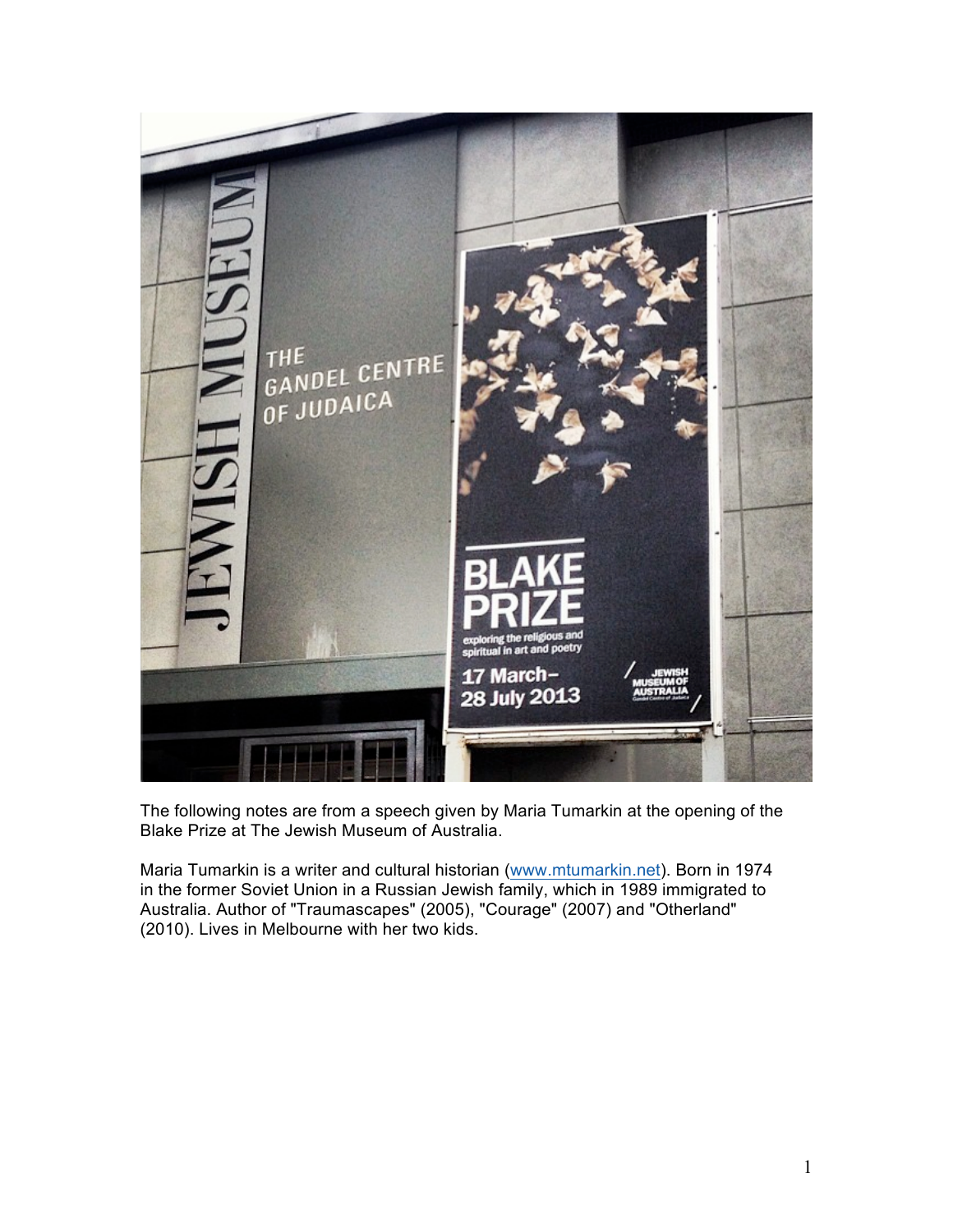## *Depart without return*

This work was developed by Artist Shoufay Derz when she was grieving for her father.

How does that much-repeated saying go? "In this world nothing can be said to be certain, except death and taxes." [Benjamin Franklin]

A small correction, if I may. In this world nothing can be said to be certain, except grief, death and taxes. So universal is the experience of grief, so fundamental to being human, so inescapable.

But – if we mention grief, we must mention love. The two are each other's shadows. The two are comrades-in-arms. So one final correction: In this world nothing can be said to be certain, except love, grief, death and taxes.

C.S. Lewis wrote this about grief: grief is 'like a bomber circling round and dropping its bombs each time the circle brings it overhead' (36). Round and round it goes. You may lift your head for a moment, straighten your back, whistle a little innocuous tune, and then in the distance you hear that unmistakable sound again. You know, it's coming…. You know what's coming….

This work is like that. Round and round it goes. Round and round grief goes. Like a bomber on a mission. Like a looping video tape.

Real artists are always ahead of their time – this is their blessing, and, at times, their tragedy. Most importantly, perhaps, this is their job. But we, as a whole, as a culture, have started talking differently about grief in the last few decades. All this language, so dominant, so omnipresent once, about seven stages of grief – about marching through shock, disbelief, anger, whatever else, towards being healed – is giving place to a different language. The language that artists and writers have been using for centuries.

It is not the language of stages, of management, of closure but the language of love and pain, of endurance and surrender, of torment and mystery, the language of the "unending absence" (in the words of Joan Didion) that death brings to the living.

There is a program on SBS called "Insight" – a discussion show presented by the excellent Jenny Brockie, in which studio audience debates a single, usually big and usually contentious, topic.

Last year one of those topics was grief. The audience had a number of the obligatory experts, but the majority were people with the intensely personal experiences of grief. They spoke differently about grieving – this difference was unmistakable.

'I will never, ever get over the loss of my son - ever', said the father of a boy who committed suicide after being bullied

"This is not an illness. I'm not going to get over it. I'm going to live with it", said the mother of a girl who died in an accident.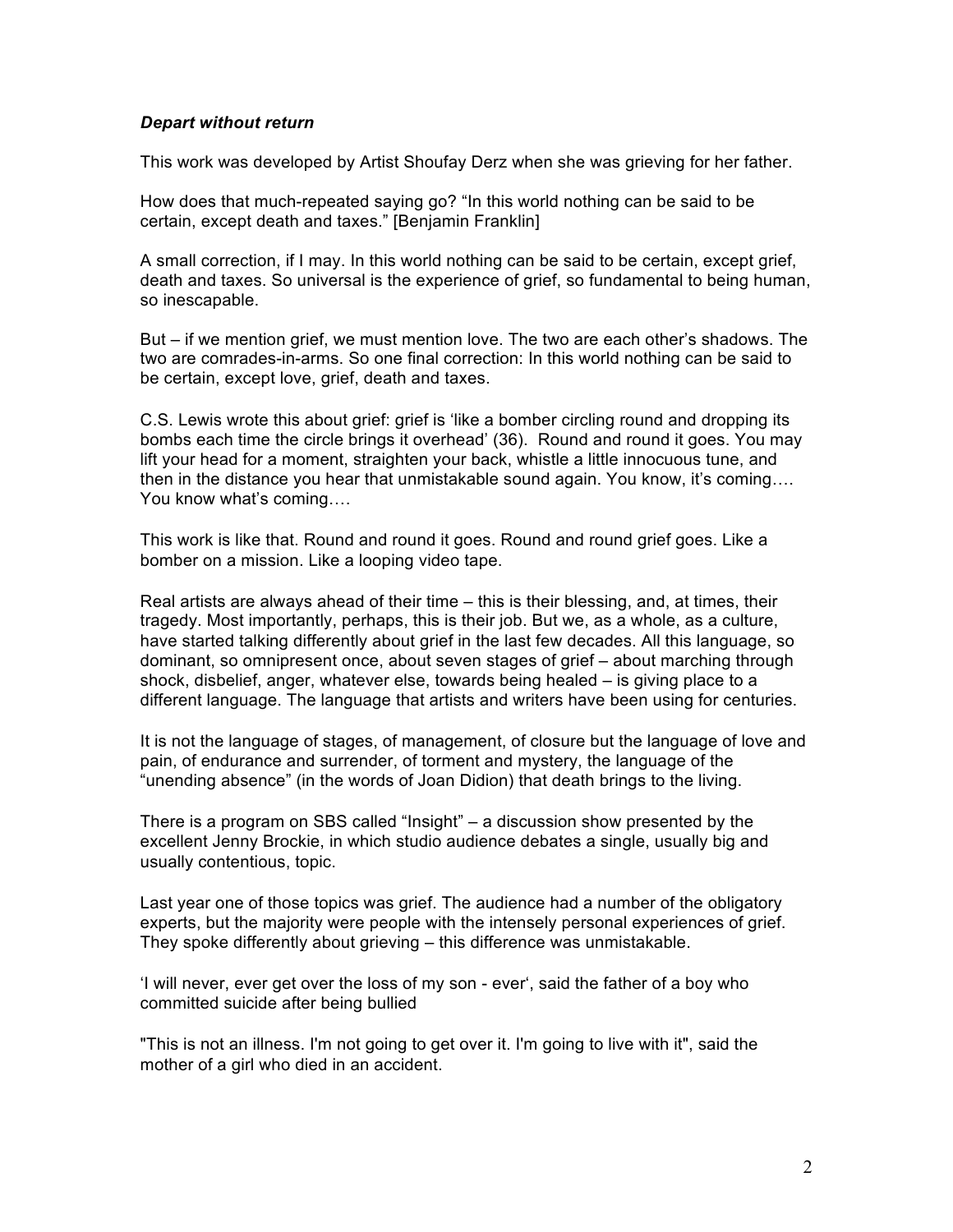'In the end you don't want to get over the grief because the grief - grief is love', said a man who lost his daughter.

Grief produces its own time and its own timelessness. The artist is here lying on the bottom of the old boat. The boat is in the river. River is an archetypal image of life, death and rebirth, of a life's journey and of stages of human life, of the passage of time, of time flowing into eternity.

How still is this face? So still at the start that it almost merges with whatever is around it. So still that we cannot be sure if the person in front of us is alive or dead. Could this person, by chance, be both, alive and dead at the same time? Yes, of course. In grief, the person we're grieving for is both dead and alive for us (alive because we cannot fully conceive of them being absent, because they come to us in our dreams, because we see them down the street, because our memories of them feel so acute, so visceral, so shatteringly real; because, contrary to everything, we wait for them to return, convinced that one day they will knock on the door).

"Grief turns out to be a place none of us know until we reach it. We anticipate (we know) that someone close to us could die, but we do not look beyond the few days or weeks that immediately follow such an imagined death. We misconstrue the nature of even those few days or weeks. We might expect if the death is sudden to feel shock. We do not expect this shock to be obliterative, dislocating to both body and mind. We might expect that we will be prostrate, inconsolable, crazy with loss. We do not expect to be literally crazy, cool customers who believe their husband is about to return and need his shoes." Joan Didion, *The Year of Magical Thinking*

In some way, the person who grieves too is both alive and dead (because the death of a person we love takes a part of us with it). They say there is no such thing as a little bit pregnant. True enough. But I suspect that there is such a thing as a little bit dead.

The face in Shoufay Derz's artwork is both human and mythical. It is archetypal.

The silkmoths are fluttering their wings – a still face and insects… Where have we seen this before? For a moment, you may chance, in the imaginary archive of images in your mind, upon a fleeting image of insects overrunning a decomposing body…. Feasting on dead flesh. Moths, worms…. But no, it is not this kind of image. What kind of image it is then? This coming together of movement and stillness, of life and death?

What about this: the images of wild flowers and plants of uncommon beauty blooming in the ruins across the shattered Europe post-WWII – a historic fact; the images of plants of uncommon beauty springing in the bush following Black Saturday. Out of ashes… Out of death…. It is as if nature keeps its most exuberant colours, its most startling shapes, for these moments after devastation.

But there is an overpowering fragility in nature as well. The moths are fragile, transient. Their life-cycle is short and finite.

First the artist, the face, opens her mouth. Slowly. Then she opens her eyes. And, for a second, the artwork doesn't look benign. There is a jolt.